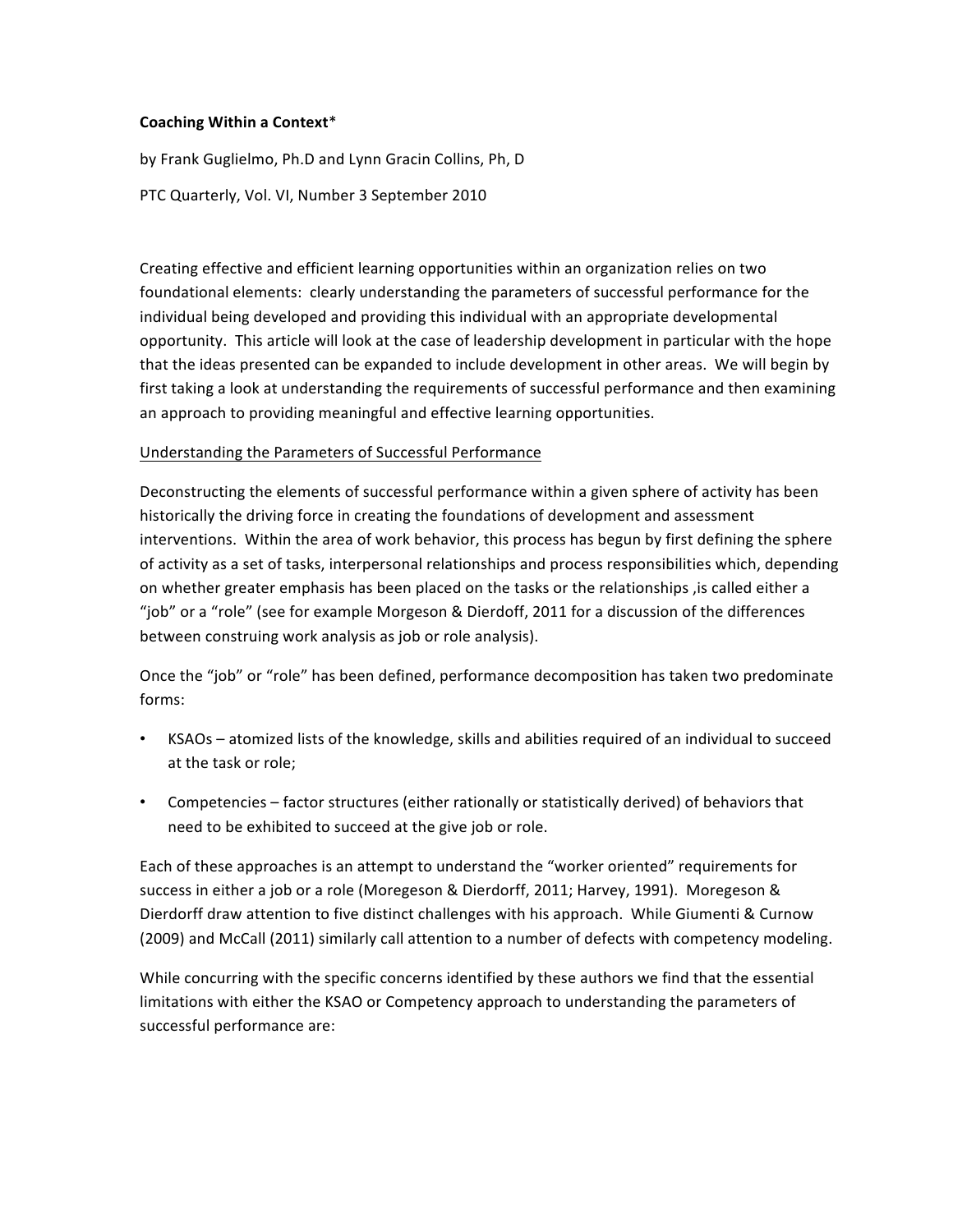- Assumption of constancy: the requirement that a static state exists for the role or job, i.e. the identified tasks, relationships and responsibilities do not evolve or do so within a very limited tolerance;
- Assumption of normativity: the requirement that there is one best way to succeed at the job or role;
- Assumption of sufficiency: the requirement that all KSAOs or competencies be mastered and that no other actions on the part of the individual can compensate for deficiencies.

A KSAO or Competency approach can only be successful in identifying the foundations of success within a give job or role if these three assumptions are met. Any of the following will cause this deconstructive approach to be ineffective in defining the parameters of successful performance:

- Changes to the job/role or its setting (e.g. changes in the organization, its environment or the substance of the job/role);
- The existence of multiple behavior paths to successful performance;
- The existence of additional behaviors or other supports which can be incorporated in an individual's behavioral repertoire and used to compensate for deficiencies in one or more of the identified KSAs or competencies.

## An Alternative Approach

Reconceptualizing the foundations of successful performance as 'Context" can permit the creation of a structure within which to assess and develop individuals while avoiding the three critical limiting assumptions of: normativity (vs. equifinality), constancy (vs dynamism) and sufficiency (vs compensatory performance).

The concept of Context can be defined as encompassing both the concepts of "sphere of action" and "role" while permitting dynamism, equifinality, and compensatory performance. An individual's performance Context can be defined by: 1) Outcome Responsibilities and 2) Object Relations Set

Outcome Responsibilities refer to the outcomes or end-states the individual is responsible for achieving. This is in comparison to process responsibilities that are based on what the individual is responsible for doing. For example, a manager can have the outcome responsibility of having his team exceed a given sales target or she can have the process responsibility of setting goals for each team member.

Object Relations Set includes interpersonal relationships (e.g. peers, clients, etc.) but also includes any "object" with which the individual engages (e.g. databases, organizations, work processes, etc.) Object relations are defined by the following parameters:

Psychological distance (the real and perceived "closeness" of the actor and the object, defined through frequency of interaction, level of trust or confidence, and approachability)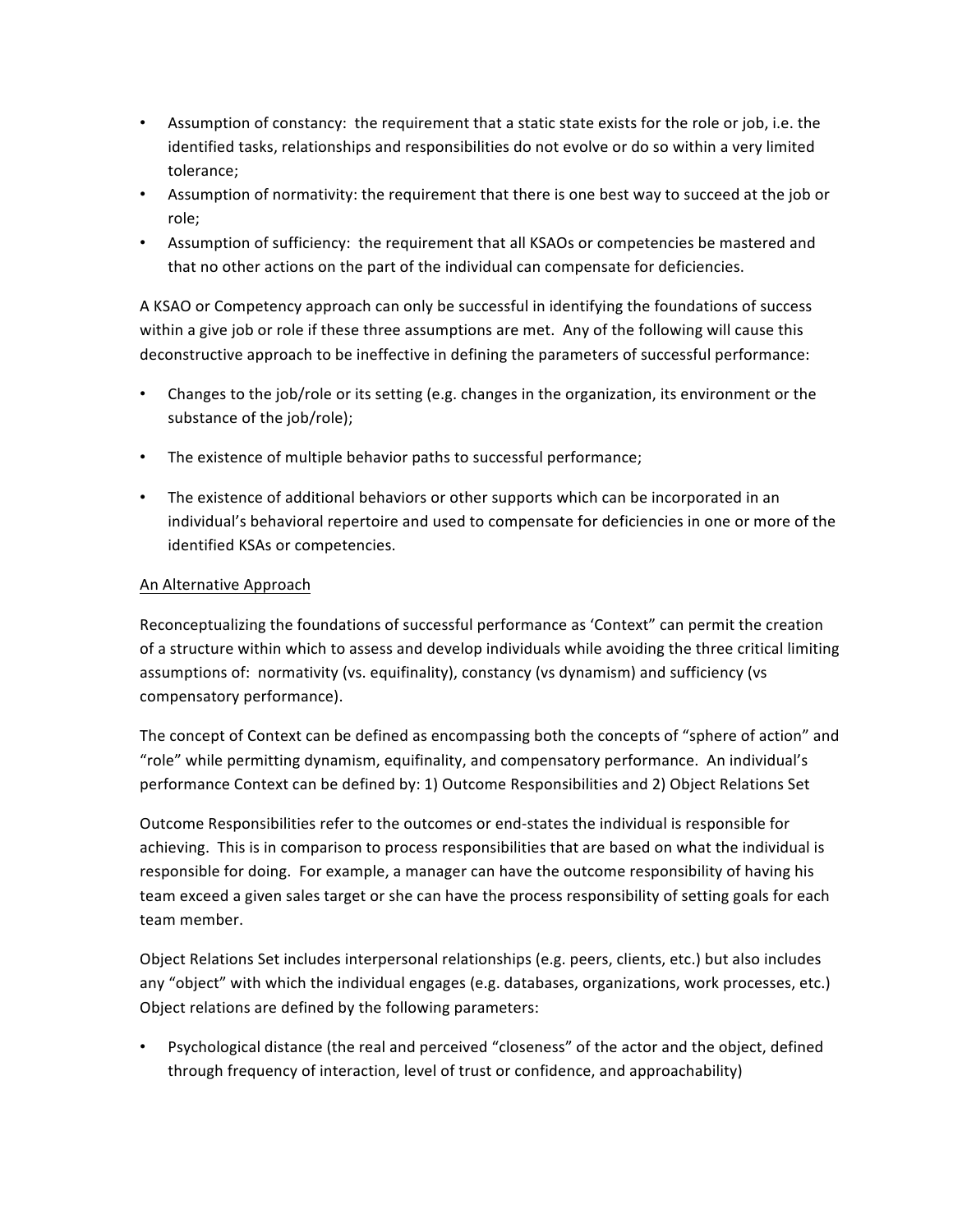- Affective quality (positive or negative emotional states generated between the actor and the object)
- Directional impetus (do interactions typically originate with the actor, the object or bidirectionally)
- Influence (extent to which the actor and the object can effect change in the behavior of the other)

# Creating Effective Development Opportunities

Seligman (2002) applies the physiological concepts of tonic and phasic states to explain the mediocre performance of typical psychological measurement in explaining performance. According to Seligman, measures of, for example electrical impulses in muscles, are not directly relatable from their tonic (or resting) state to their phasic (or in motion) state. Similarly, he suggests, assessments of behavior and performance that are made in a tonic state, such as tests or interviews, have only limited relationships to behavior and performance in a phasic state (actually engaged in performance).

This line of thinking can be extended to development to explain the limited utility of learning when an individual is in a tonic state (e.g. a classroom or reading a book) vs the pronounced increase in learning when the individual is in a phasic state (e.g. living through an experience). McCall (2011) provides an overview of the limitations of classroom development programs and the desirability of experience based learning opportunities as they relate to leadership development.

For the purposes of this discussion, an individual's phenomenology will be thought of as divided into two states of being:

- Existence (tonic psychological state): in which the individual repeats familiar, consistent patterns of behavior within established contexts;
- Experiences (phasic psychological state): in which an individual has the opportunity to display novel behavior patterns within unfamiliar Contexts.

Learning and the opportunity to assess an individual are much more likely during an Experience. In order for an Experience to move an individual to phasic (in motion) state and have the potency to elicit either learning or assessment we find the following aspects must be present:

- Novelty: new parameters within which the individual must operate including:
	- Content the purpose, substance or process within which behavior occurs
	- $-$  Setting the environmental conditions within which behavior occurs
	- $-$  Scope/volume- the range of impact of the generated behavior
- Elevated affect: substantial change in the individual's arousal state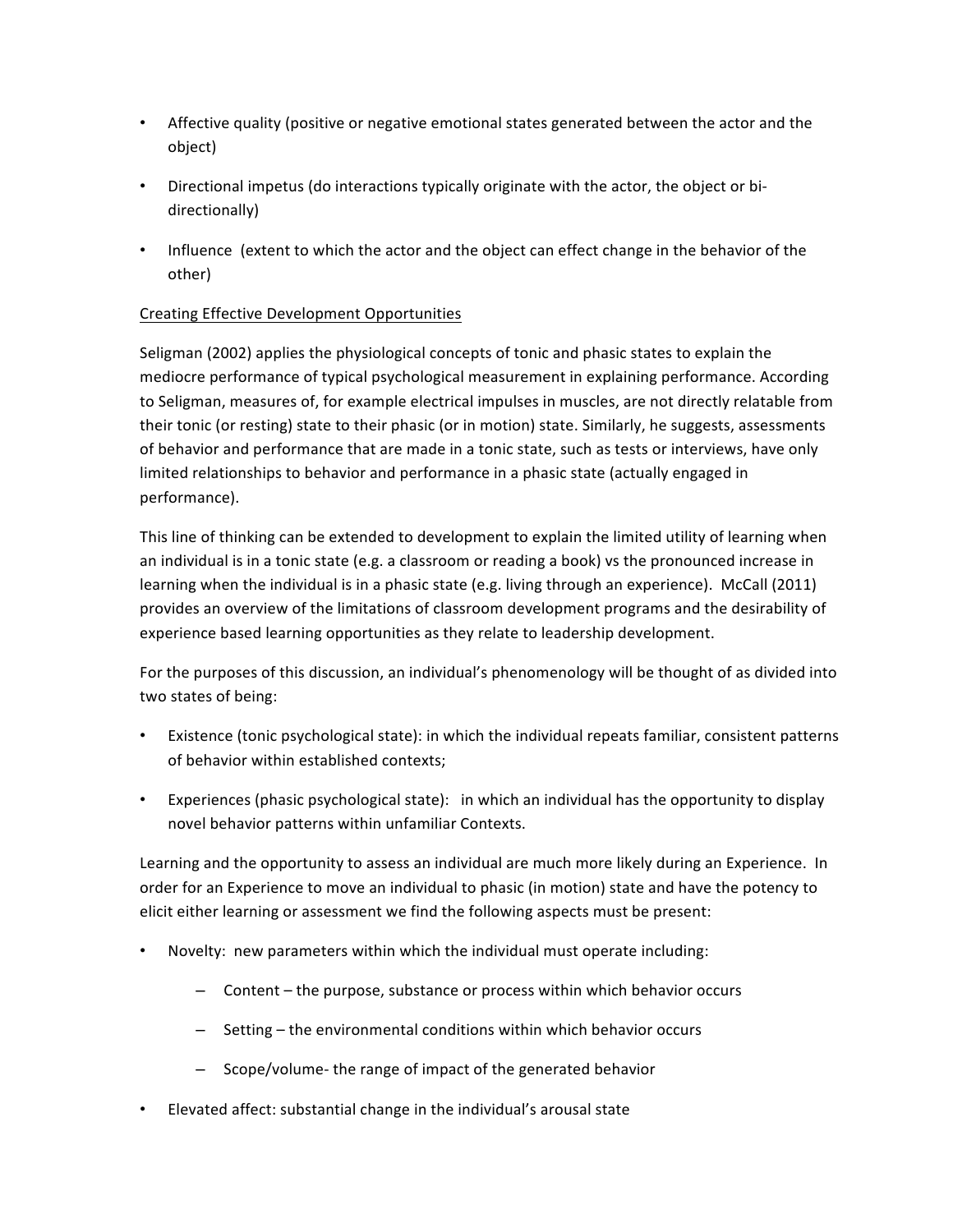- $-$  Either positive or negative affective change is effective
- Opportunity for proactivity: situation must permit behavior innovation
- Inherent Feedback: outcome feedback must be generated within the experience.

### A Leadership Development Example Combining These Two Concepts

To put these theories into practice the authors developed a global leadership development paradigm which we call Coaching within a Context. The resulting development program, MyLead, has now been in existence for three years with over 500 participants. Using the concept of Context to understand the parameters of successful performance and analysis was conducted of the leadership roles in a variety of disciplines within a global professional services organization.

Based on this analysis a number of simulated situations were developed each with containing the elements of novelty, elevated affect, opportunity for proactivity and inherent feedback. Situations where presented to individuals via a web delivered assessment center-like simulation in which interactions with various "characters" occurred via phone at the direction and discretion of the participant over three separate one week periods. During each simulation period the participant could interact with objects (other individuals playing clients, colleagues, subordinates, bosses, etc.; data; business process; etc.) in any manner they chose. Interactions with individuals resulted in short feedback reports that were posted in real-time. In weeks between simulation events, an executive coach reviewed the actions of the participant both in terms of their outcomes and the object relations and provided an framework for feedback and jointly understanding and changing behavior patterns.

Tables 1 and 2 below show the outcomes of the program. We believe that these results indicate that this approach to leadership develop to be engaging and effective over time. Based on these results we believe that this approach warrants investigation into areas beyond leadership development.